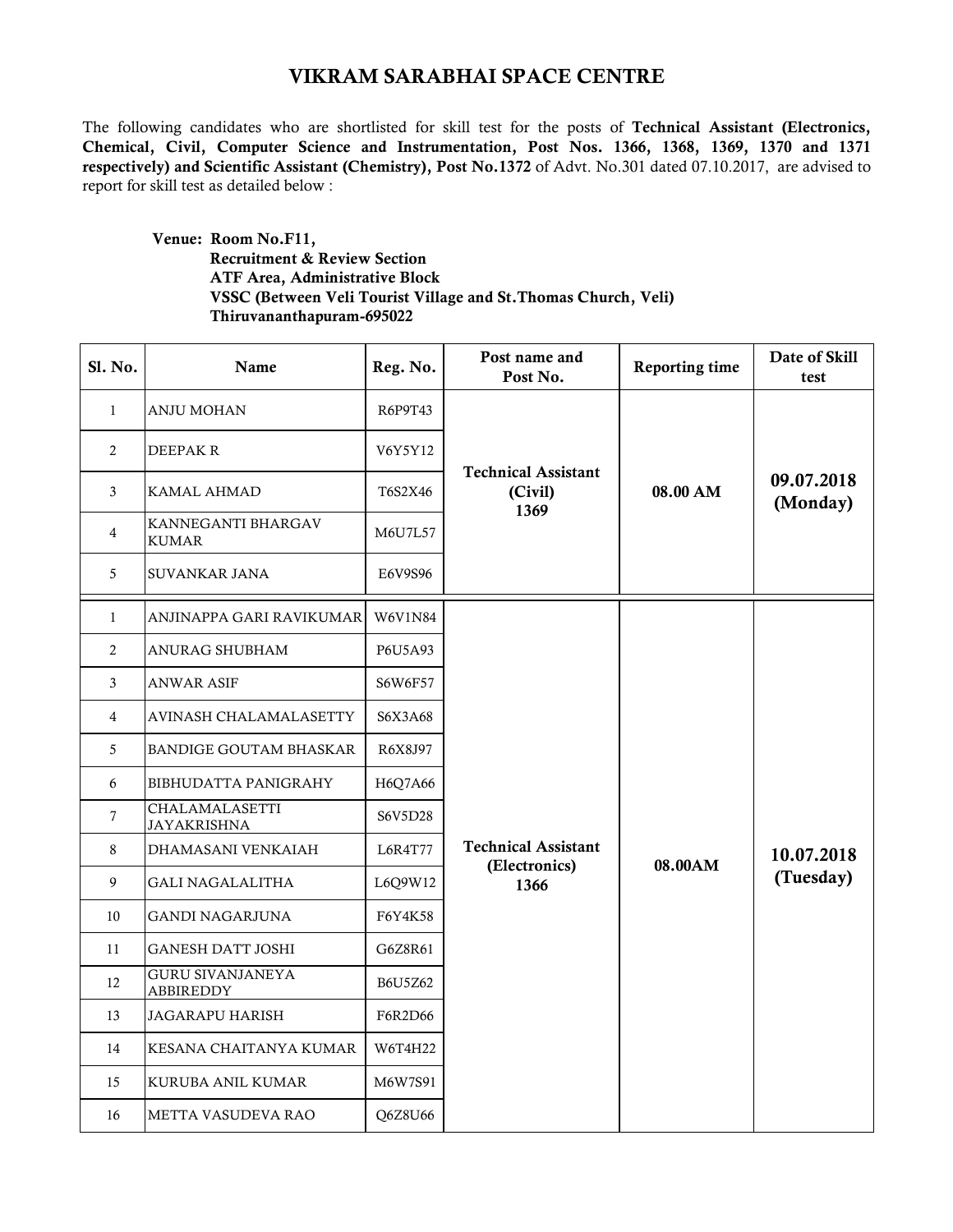| Sl. No.      | Name                                     | Reg. No.       | Post name and<br>Post No.                                | Reporting time | Date of Skill<br>test     |
|--------------|------------------------------------------|----------------|----------------------------------------------------------|----------------|---------------------------|
| 17           | NARASIMHA RAO BANDI                      | H6U5F61        | <b>Technical Assistant</b><br>(Electronics)<br>1366      | 08.00AM        | 10.07.2018<br>(Tuesday)   |
| 18           | <b>NARISE RAJESH</b>                     | M6W1A91        |                                                          |                |                           |
| 19           | NAYUDUGARI JAYANTH SAI<br><b>VARDHAN</b> | C6Y6T88        |                                                          |                |                           |
| 20           | PRAVEEN KUMAR SIRIGINA                   | C6Y9Q47        |                                                          |                |                           |
| 21           | RAMESH KUMAR                             | D6X8C72        |                                                          |                |                           |
| 22           | SREEGIRI S S                             | T6Z6M41        |                                                          |                |                           |
| 23           | VISHNU PRASAD A                          | D6V5N96        |                                                          |                |                           |
| 24           | <b>ZAFER KHAN</b>                        | F6T5L26        |                                                          |                |                           |
| $\mathbf{1}$ | AKKEM LAKSHMI NARAYANA                   | D6Y5K22        |                                                          | 08.00AM        | 11.07.2018<br>(Wednesday) |
| 2            | <b>BALIRAM KUMAR</b>                     | M6U7D41        |                                                          |                |                           |
| 3            | <b>GULSHAN KUMAR</b>                     | E6R3K43        |                                                          |                |                           |
| 4            | KORIPELLI SHEKAR                         | K6S8N96        |                                                          |                |                           |
| 5            | MAMIDI SANKARARAO                        | Q6X3W74        |                                                          |                |                           |
| 6            | MD NIJAMU DDIN ANSARI                    | T6Y2S84        | <b>Technical Assistant</b><br>(Electronics)<br>1366      |                |                           |
| $\tau$       | PAWAN KUMAR SHARMA                       | M6X7K45        |                                                          |                |                           |
| 8            | PEDIREDDY PADMAVATHI                     | T6T7Y31        |                                                          |                |                           |
| 9            | PRIYANKA KUMARI                          | K6Q3T96        |                                                          |                |                           |
| 10           | ROHAN KASHIRAM SATPUTE                   | M6R2K95        |                                                          |                |                           |
| 11           | SREEJITH SL                              | V6X8S51        |                                                          |                |                           |
| 12           | VINOD KUMAR<br><b>BURADAGUNTA</b>        | F6X5T31        |                                                          |                |                           |
| $\mathbf{1}$ | ASHWANI KUMAR SINGH                      | W6X9A95        |                                                          | 10.00 AM       | 11.07.2018<br>(Wednesday) |
| 2            | CHANDRAKANTA SANTARA                     | D6Z5E76        |                                                          |                |                           |
| 3            | LAKSHMI PRIYAA G N                       | Q6Y9J49        | <b>Technical Assistant</b><br>(Instrumentation)<br>1371  |                |                           |
| 4            | REMIRAG RAJ SINGH                        | N6V6G77        |                                                          |                |                           |
| 5            | SANTHOSH KUMAR G                         | <b>P6R2L12</b> |                                                          |                |                           |
| 6            | SHASHI SINGH                             | C6V2Q43        |                                                          |                |                           |
| $\tau$       | SUDHEER KUMAR PAL                        | W6W2Z47        |                                                          |                |                           |
| 1            | SASIKUMAR V                              | C6Q1C19        | <b>Technical Assistant</b><br>(Computer Science)<br>1370 | 10.00 AM       | 11.07.2018<br>(Wednesday) |
| 2            | <b>SILPA S NAIR</b>                      | U6Q3E85        |                                                          |                |                           |
| 3            | <b>VPIN V</b>                            | B6U6C31        |                                                          |                |                           |